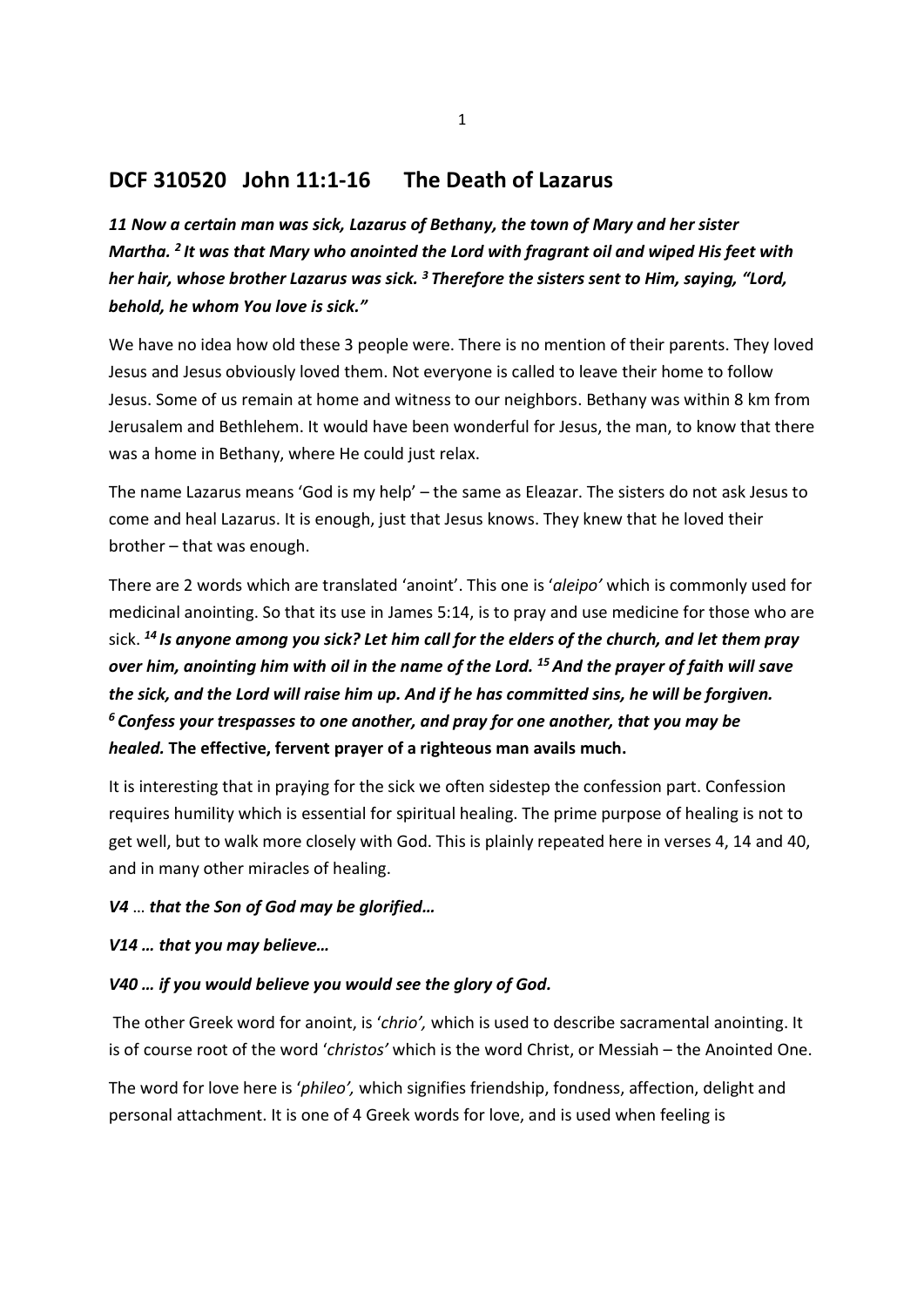emphasized. The word for friend in v11 is philos, which is related to it. Another word for love, used as a contrast in John 21 by Jesus is 'agape', which implies a duty and commitment. This is the unconditional love of God in John 3:16. In the John 21 passage, Jesus uses *agape* the first 2 times, then phileo. Peter replies with phileo each time. In that passage, Jesus asks Peter 3 times, so that Peter would know, that Jesus knew, that Peter loved Him. Satan would have bullied Peter, into believing that his denial was unforgiveable, and that it was proof that there was no real relationship – like Judas. But we worship a God who restores heart. A wonderful Father and friend. Christian forgiveness in a relationship goes beyond cancelling a transgression, if it is anointed by God, it restores the relationship.

John 11:4  $-4$  When Jesus heard that, He said, "This sickness is not unto death, but for the glory of God, that the Son of God may be glorified through it."<sup>5</sup> Now Jesus loved Martha and her sister and Lazarus.  $6$  So, when He heard that he was sick, He stayed two more days in the place where He was. <sup>7</sup>Then after this He said to the disciples, "Let us go to Judea again."

 $8$  The disciples said to Him, "Rabbi, lately the Jews sought to stone You, and are You going there again?"

Some troubles are for the glory of God. Mary, Martha and Lazarus would have been very worried about this sickness. Our priority needs to be that God is glorified. Jesus actually lingers 2 more days, so that this happens. Peter teaches in 1 Peter 1:6<sup>6</sup> In this you greatly rejoice, though now for a little while, if need be, you have been grieved by various trials,  $<sup>7</sup>$  that the</sup> genuineness of your faith, being much more precious than gold that perishes, though it is tested by fire, may be found to praise, honor, and glory at the revelation of Jesus Christ,  $<sup>8</sup>$  whom having not seen you love. Though now you do not see Him, yet believing, you</sup> rejoice with joy inexpressible and full of glory,  $9$  receiving the end of your faith—the salvation of your souls.

Troubles and trials are real. They cause much grief. But people rarely turn to God when things are going well. The genuineness of our faith is only ever tested by fire. Furthermore, the trials are rarely just a single trial. We are tested by various trials. Finance, sickness, family problems, things breaking down, sleepless nights, friends with problems can all distract us from our walk with God. Jesus has a good friend who is very sick. He has Mary and Martha, perhaps not understanding his lingering. He has the Jews in Judea wanting to kill Him. He has His disciple friends not understanding His priorities. These are major distractions, but His faith is genuine.

Peter finishes with this statement: the end of your faith—the salvation of your souls. When we decide to follow Jesus, we are saved from hell. But the restoration of our soul continues while

2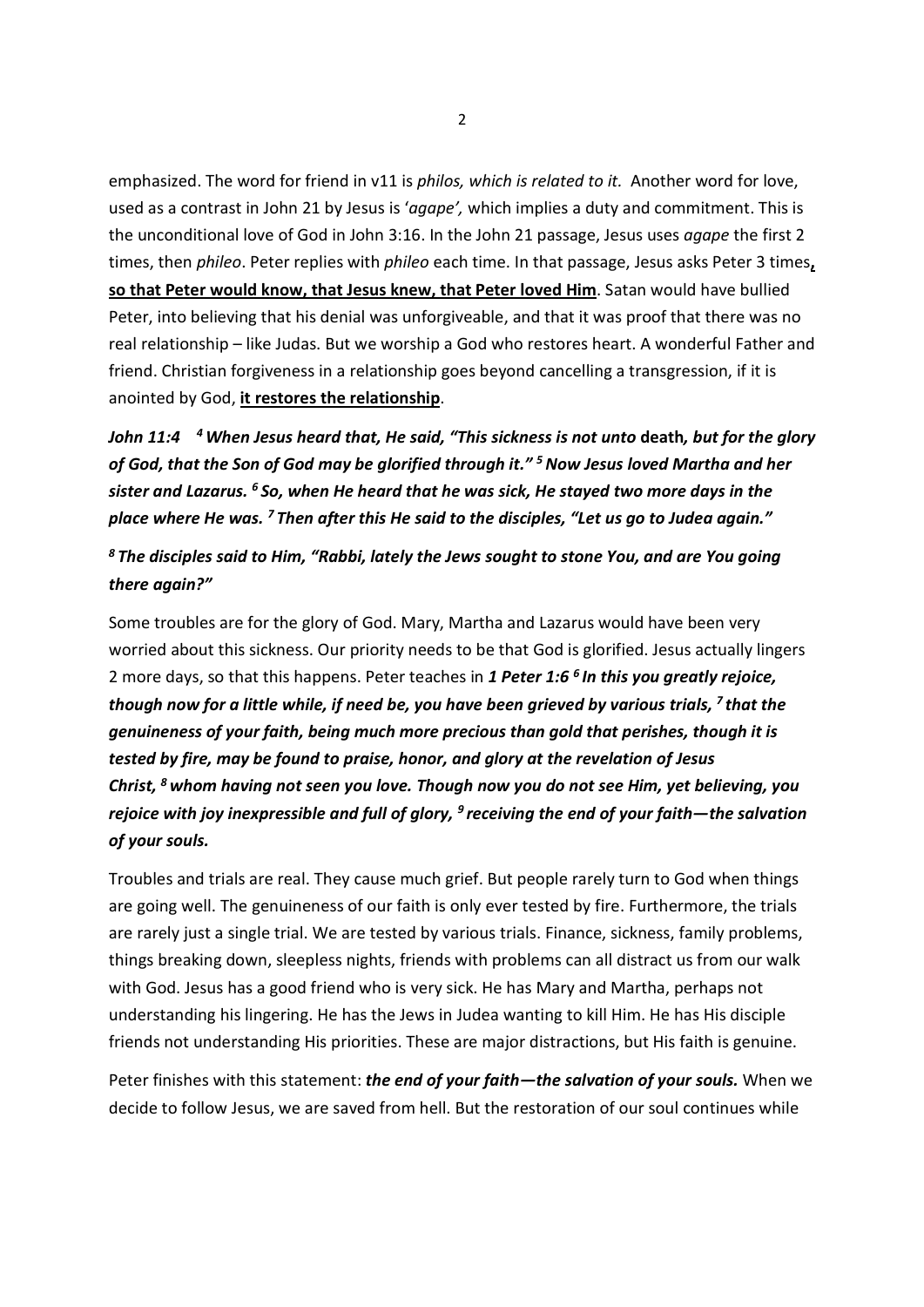we continue to live on this earth. Over and over, as we learn to walk with God, we experience a greater depth of His love.

When Jesus speaks of His glory – the ultimate glory is the death and resurrection at Calvary. John says in 12:16 that there were statements that the disciples did not understand until Jesus was glorified – meaning His death and resurrection. Jesus knew that what was to come was that the Jewish leaders would want to put Him to death. John 11:53  $53$  Then, from that day on, they plotted to put Him to death. Conquering death was ultimate glory for Jesus.

We notice something about the character of Jesus. He was not intimidated by circumstance or people. He was entirely led by the Spirit of God. Back in John 2, He handles the wedding problem of no more wine, in His own manner. In John 7:3 His brothers want Him to go to Judea, but He goes when His timing is right – John 7:10. So too, even with the death of a good friend – He waits for God's timing.

# John 11:9<sup>9</sup> Jesus answered, "Are there not twelve hours in the day? If anyone walks in the day, he does not stumble, because he sees the light of this world.  $^{10}$  But if one walks in the night, he stumbles, because the light is not in him."  $^{11}$  These things He said, and after that He said to them, "Our friend Lazarus sleeps, but I go that I may wake him up."

Time is a factor only God does not have to contend with. 2 Tim 1:10 teaches us that God is outside time. The word for time here is 'chronos' meaning a period of time, rather than a specific occasion or a length of time, but a span of unknown duration. ...who has saved us with a holy calling, not according to our works, but according to His own purpose and grace which was given to us in Christ Jesus before time began.

Jesus is pointing out to His disciples two things about our life. Firstly, that we are all given time to achieve things for God. My first rule of Productivity is: Get started. In the classroom the first step in solving an equation was to pick up your pen. The tinniest start is a start. Too often we are paralyzed by the enemy to even begin a task for God. Prayer is vital – get started.

Secondly, Jesus is saying that the day does come to an end. Opportunities can be lost. We need to pray for words when we meet unsaved family or friends or strangers. The time will come when these opportunities will be gone.

But thirdly, Jesus is saying, our enlightenment by the Holy Spirit, needs to be acted on. If we walk in the light of spiritual understanding we will not stumble. But, if we walk in the darkness of no spiritual insight, we will stumble. The light of God has to be IN us.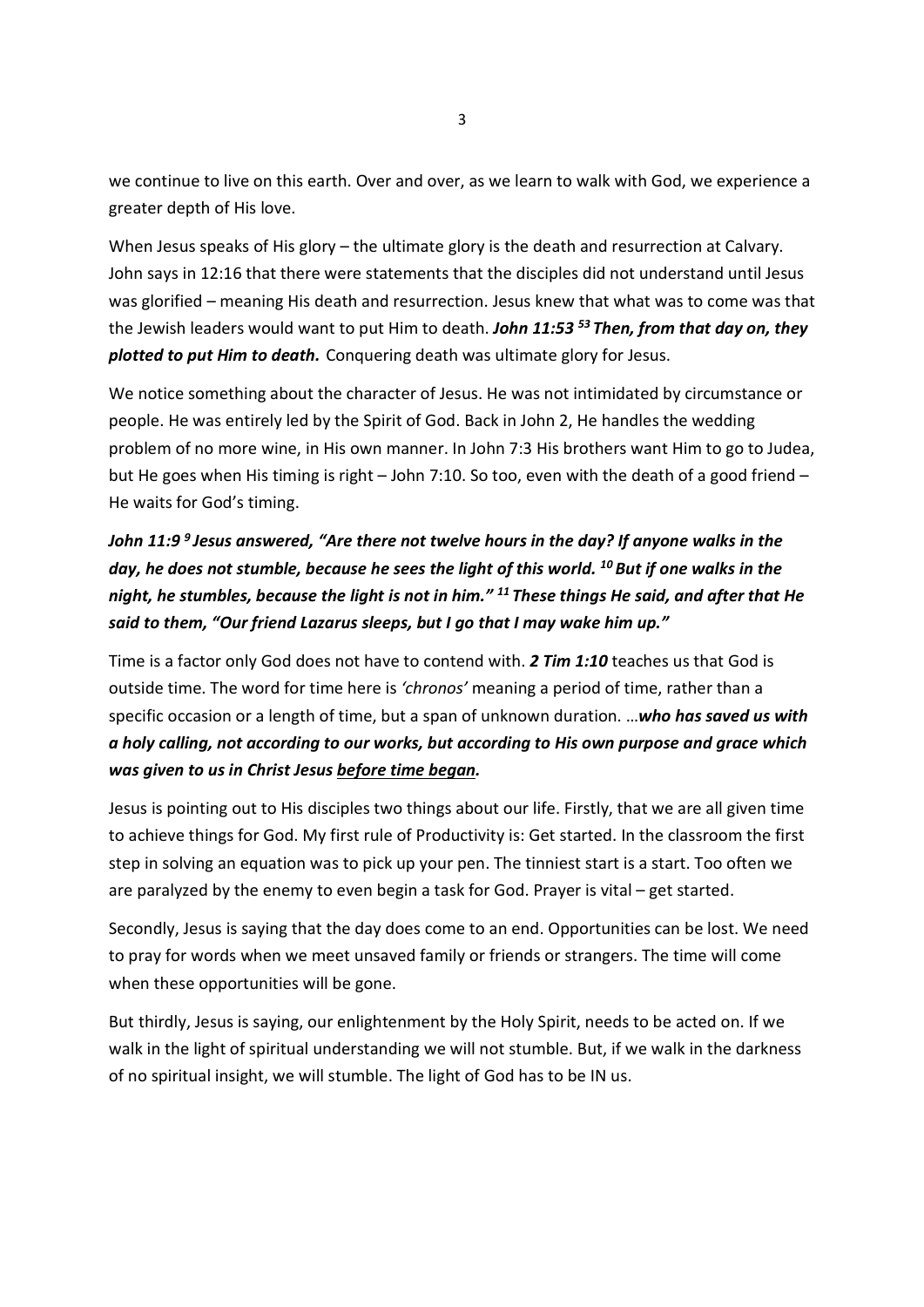1 John 1:5<sup>5</sup> This is the message which we have heard from Him and declare to you, that God is light and in Him is no darkness at all.  $<sup>6</sup>$  If we say that we have fellowship with Him, and walk</sup> in darkness, we lie and do not practice the truth.  $<sup>7</sup>$  But if we walk in the light as He is in the</sup> light, we have fellowship with one another, and the blood of Jesus Christ His Son cleanses us from all sin.

 $8$  If we say that we have no sin, we deceive ourselves, and the truth is not in us.  $9$  If we confess our sins, He is faithful and just to forgive us our sins and to cleanse us from all unrighteousness.

There are 2 strong indicators that a believer is walking in the light. Firstly, we will have fellowship with God and other believers. And secondly, we will confess our sins.

It is interesting that when Judas goes out to betray Jesus, John includes the information in *John* 13:30 ... And it was night. The window of opportunity does not stay open forever. Darkness will come. Just as the light of day comes to an end, so too, our chance to speak out for God may end. Their day from sunrise to sunset was divided into 12 equal divisions – so that a summer hour was longer than a winter hour. There were still 12 hours. But there was also only 12 hours. We must begin each day with an alertness to seize the moment for God.

# John 11:12<sup>12</sup> Then His disciples said, "Lord, if he sleeps, he will get well." <sup>13</sup> However, Jesus spoke of his death, but they thought that He was speaking about taking rest in sleep.

# <sup>14</sup> Then Jesus said to them plainly, "Lazarus is dead. <sup>15</sup> And I am glad for your sakes that I was not there, that you may believe. Nevertheless, let us go to him."

One of the characteristics of the conversations recorded in John is that Jesus often says something which can be understood in the normal fleshly way, but has a hidden spiritual meaning.

### John 2:19 Destroy this temple and in three days I will raise it up.

John 3:3 Unless one is born again, he cannot see the kingdom of God.

John 4:14 … whoever drinks of the water that I shall give him will never thirst.

## John 6:35 He who comes to Me shall never hunger.

A fundamental theorem that God has taught me in understanding the spirit, is that everything in the physical is given to us to understand the spiritual. It is the principle behind parables. Over and over we have to ask ourselves, what is God trying to teach us? The disciples misunderstood that Lazarus had died.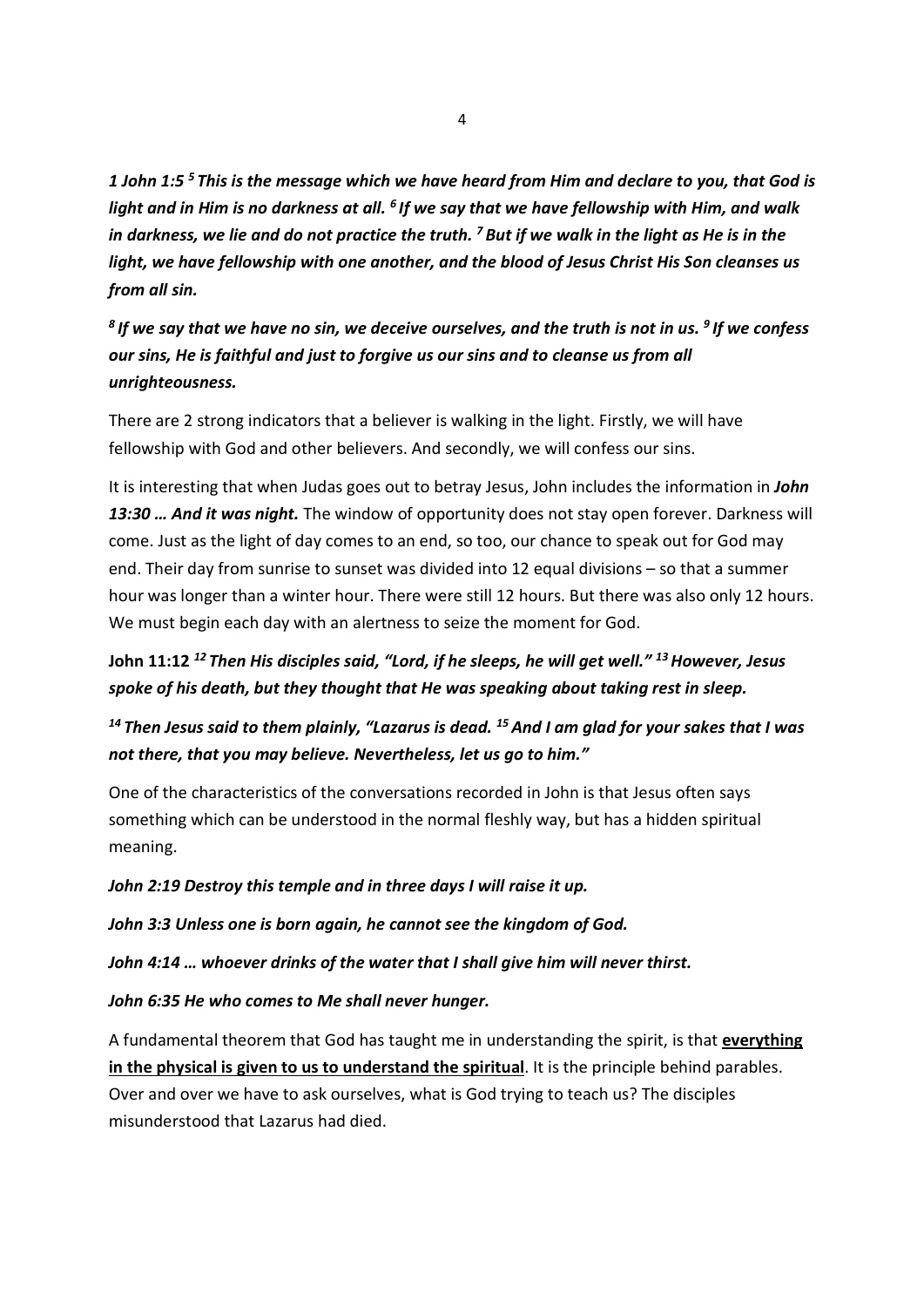Sleep is given to us to understand death. When Jesus goes to Jairus' daughter in Matt 9:24 He says ... the girl is not dead, but sleeping. Paul refers to believers who have died in 1 Cor 15:6 and 1 Thess 4:13,15 as  $\ldots$  those who have fallen asleep. The lesson is clear – we wake up in glory. Jesus has conquered death and the fear of death for us.

Heb 2:14  $^{14}$  Inasmuch then as the children have partaken of flesh and blood, He Himself likewise shared in the same, that through death He might destroy him who had the power of death, that is, the devil,  $^{15}$  and release those who through fear of death were all their lifetime subject to bondage.

# John 11:16  $^{16}$  Then Thomas, who is called the Twin, said to his fellow disciples, "Let us also go, that we may die with Him."

Thomas has such a bad reputation amongst some people. He is labelled 'doubting Thomas' – as if we are superior to him. But here is a different side of him – he is a man of dedication and huge courage.

We must grow in faith. Thomas dies 20 years later serving God and spreading the gospel. The church is not a club. It is a collection of people who have pledged that Jesus is Lord. That means He has complete authority over our heart, our mind, our will and our actions. We live in perilous times. Throughout the world Christians are being persecuted. Even in Australia, policies are in place that are clearly against the will of God. Churches and people who attend church are choosing not to speak out for God, lest they offend the community.

Thomas sets the bar. Are we willing to die for God? Are we willing to sacrifice every second of our day for God? Do the things of God take priority over our money? Our time? Our hobbies? Our dreams? Our plans?

Let us pray that God will reveal to us, things in our life that we have not surrendered to Him.

PRAYER: Lord we thank You that You are our helper. We pray for our love for You to increase with boldness, to speak out for You. We pray that we will use these troubled times to draw even closer to You. We pray for our nation of Australia, that we will repent of the evil and idolatry that is so prevalent in our land. We pray for Your will to be done – not our will, and that Your will, will become our will. And we thank You that on the other side of death, is huge victory. We have this unshakeable hope, this conviction that we will spend eternity with You. Amen.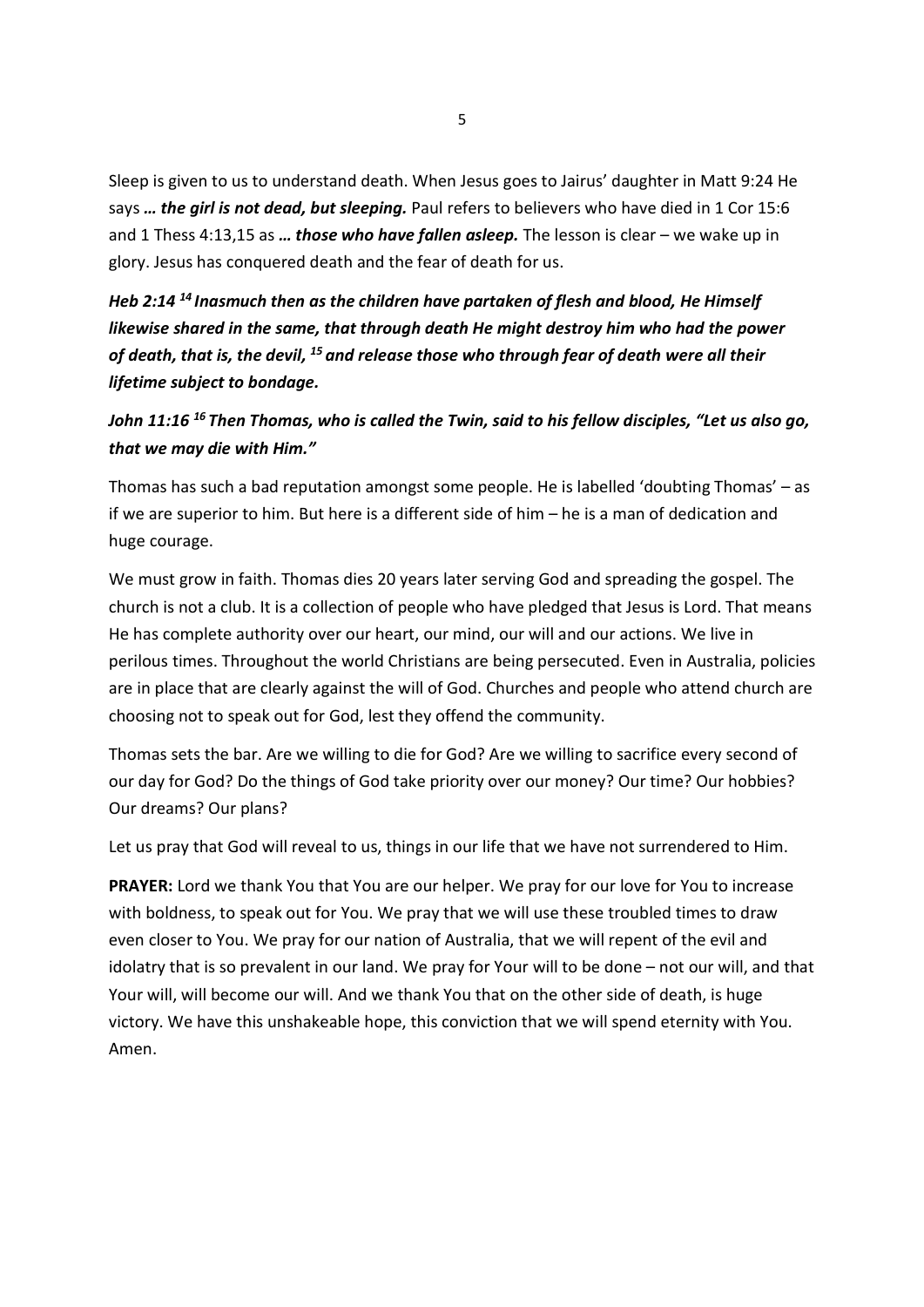Here is a song I wrote a long time ago, after the Sydney Olympics.

#### You Don't have to give up Your Dreams

You don't have to give up your dreams, to walk with Jesus today, 'Cos my dream is to stand in the presence of God and to hear My Father say: Well done my faithful one, Well done my brave young man, You've made yourself ready as a bride for My Son, Come rise as an eagle and soar.

No, I'll never give up my dream To be a prophet and speak out for the Lord, To be one in whom the Father delights A warrior with His Word as my sword.

To know the length and the breadth and the height and the depth of this love of God for me, And to sing His praise both day and night 'cos My God has set me free.

No, I'll never give up my dreams To walk with Jesus today, 'Cos my dream is to stand in the presence of God And to hear my Father say:

Well done my Faithful son. You don't have to give up your dreams.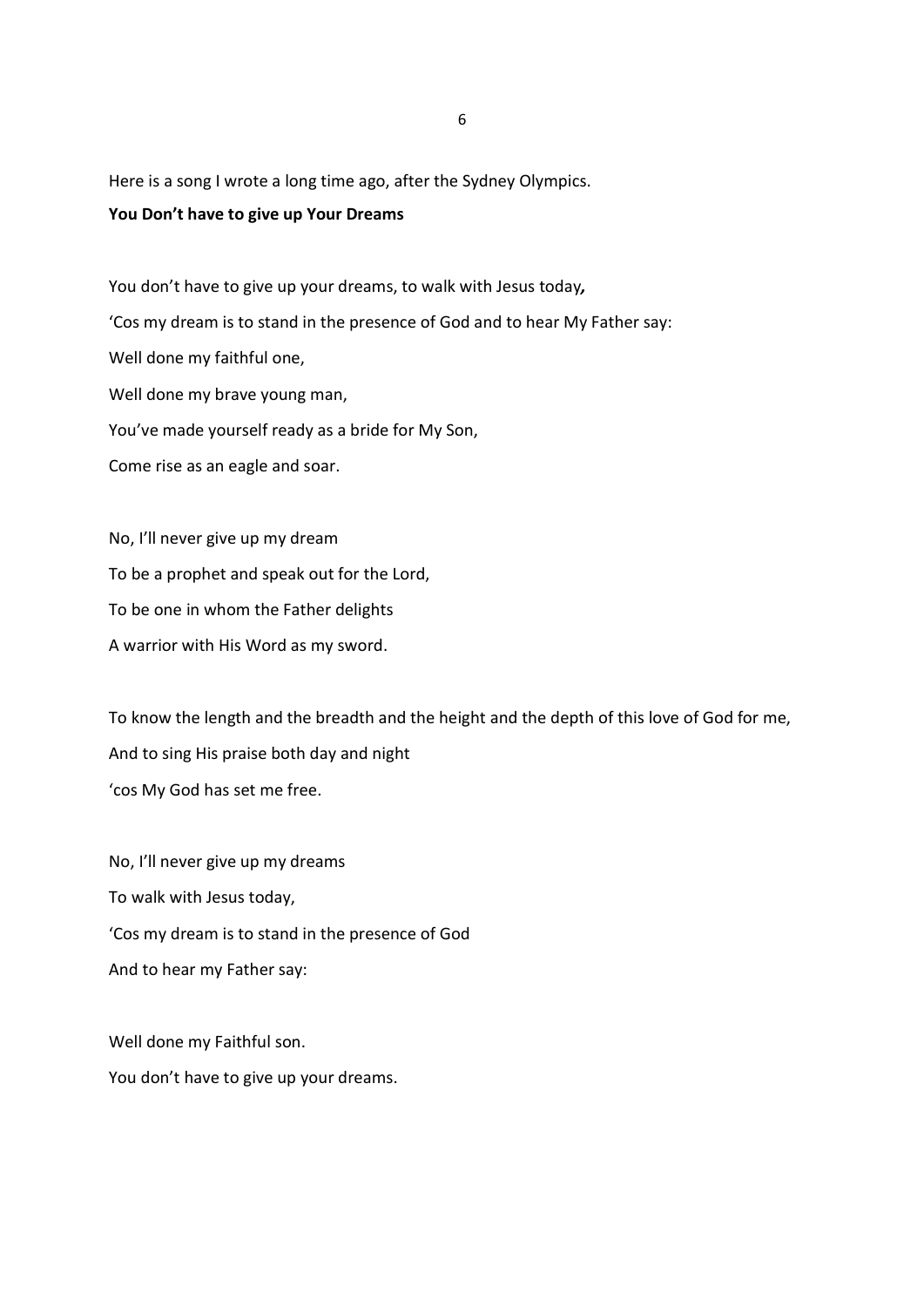#### Homework:

Read John 21:15-19. How does Jesus restore Peter?

#### Jesus Restores Peter

 $15$  So when they had eaten breakfast, Jesus said to Simon Peter, "Simon, son of Jonah, do you love Me more than these?"

He said to Him, "Yes, Lord; You know that I love You."

He said to him, "Feed My lambs."

 $16$  He said to him again a second time, "Simon, son of Jonah, do you love Me?"

He said to Him, "Yes, Lord; You know that I love You."

He said to him, "Tend My sheep."

 $17$  He said to him the third time, "Simon, son of Jonah, do you love Me?" Peter was grieved because He said to him the third time, "Do you love Me?"

And he said to Him, "Lord, You know all things; You know that I love You."

Jesus said to him, "Feed My sheep.  $^{18}$  Most assuredly, I say to you, when you were younger, you girded yourself and walked where you wished; but when you are old, you will stretch out your hands, and another will gird you and carry you where you do not wish." <sup>19</sup>This He spoke, signifying by what death he would glorify God. And when He had spoken this, He said to him, "Follow Me."

- $\bullet$  See how the death and resurrection of Jesus is the ultimate glory. John 12:16.23
- $\bullet$   $^{-16}$  His disciples did not understand these things at first; but when Jesus was glorified, then they remembered that these things were written about Him and that they had done these things to Him.
	- …
- $\bullet$   $^{23}$  But Jesus answered them, saying, "The hour has come that the Son of Man should be glorified. <sup>24</sup> Most assuredly, I say to you, unless a grain of wheat falls into the ground and dies, it remains alone; but if it dies, it produces much grain. <sup>25</sup> He who loves his life will lose it, and he who hates his life in this world will keep it for eternal